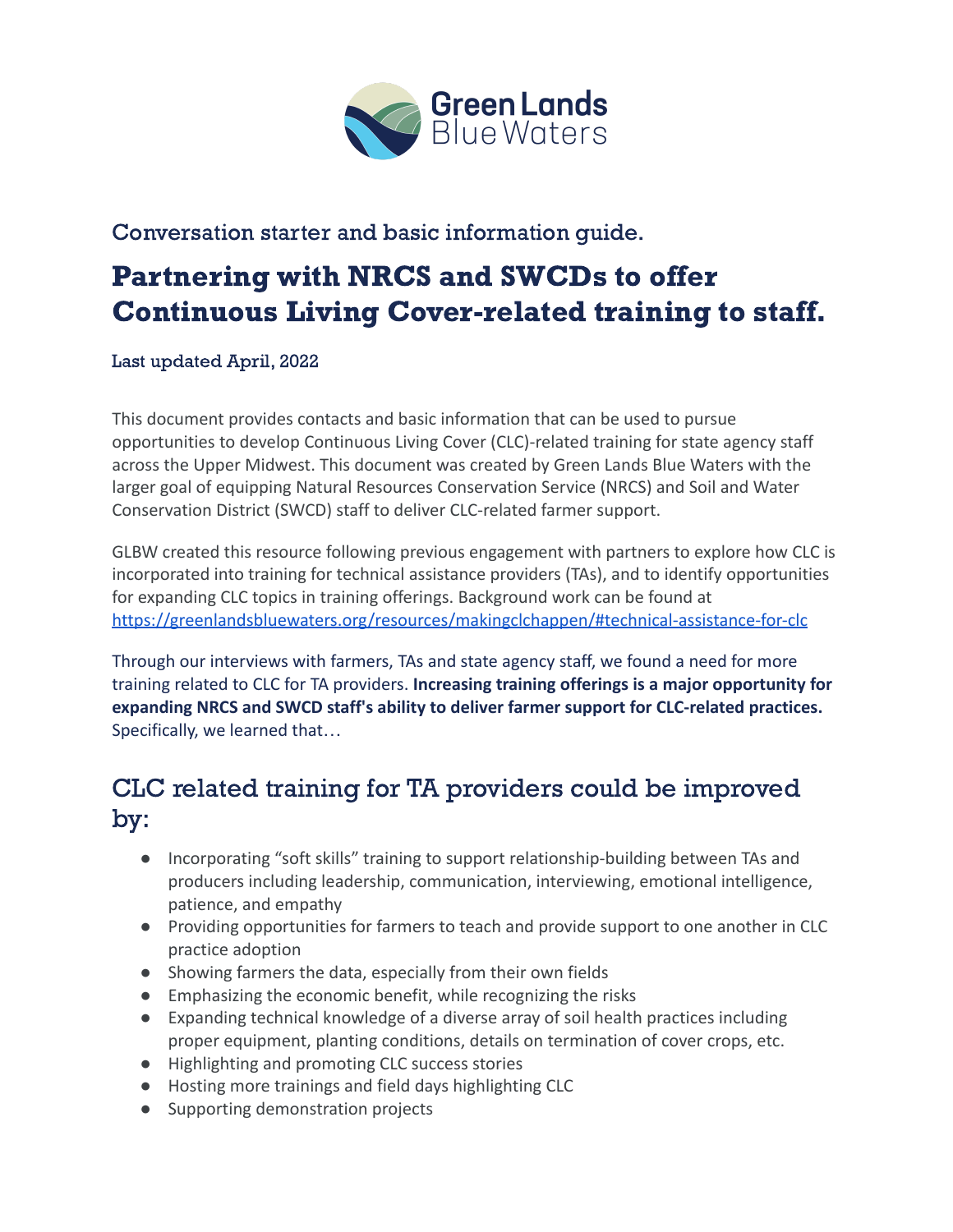- Developing fact sheets and case studies to assist NRCS and SWCD staff in providing information to producers
- Rethinking training as a partnership where trainers and farmers learn from each other collaboratively
- Providing peer-to-peer support for TA providers
- Integrating training on CLC into certifications that already require annual training
- Offering incentives and/or compensation for participation in trainings

There are many opportunities for GLBW and our partners to expand training for TA providers and address a number of the recommendations above. For this report, we surveyed public and non-profit entities that offer training for TAs to understand how the training programs are organized, what current training/professional development needs and interests are, and how we can best intersect to deliver training content around CLC. In general all the individuals we spoke with are interested in strategic partnerships as a way to expand available training on CLC topics. The sections below outline potential national and regional (IL, IA, MN, WI, MO) training partners, and provide details for connecting with the program organizers to schedule trainings. Additionally, a few key priorities surfaced:

# Key priorities for improving CLC-related training opportunities for regional TA providers.

- The [Conservation Webinar Portal](https://conservationwebinars.net) is the platform for the majority of NRCS training. Partners could work together to add CLC content (more [details\)](#page-3-0).
- The [Conservation Professional Training Program](https://conservationprotraining.org) has opportunities for partnership [\(more](#page-3-1) [details](#page-3-1)).
- [Wisconsin Land and Water](https://wisconsinlandwater.org) offers many trainings and is interested in partnerships ([more](#page-5-0) [details](#page-5-0)).
- In Minnesota, [BWSR Tech Talks](http://bwsr.state.mn.us/tech-talks) are bi-weekly online sessions on a number of conservation topics and present a nice opportunity for offering a brief, low-input training.
- In Minnesota, BWSR has launched a new [Technical Training](http://bwsr.state.mn.us/technical-training-resources) Series that groups existing training into categories by topic. This could be a good opportunity to re-package existing training topics in the context of CLC, or create a "CLC 101" series.
- All conservation professionals are required to obtain continuing education units (CEUs), and this is an avenue for building on knowledge/skills they learned in their introductory training. There are many ways that GLBW and partners could explore offering CLC-related content that meets CEU requirements. For example, the [Conservation](#page-3-0) [Webinar Portal](#page-3-0) provides the ability to offer CEUs.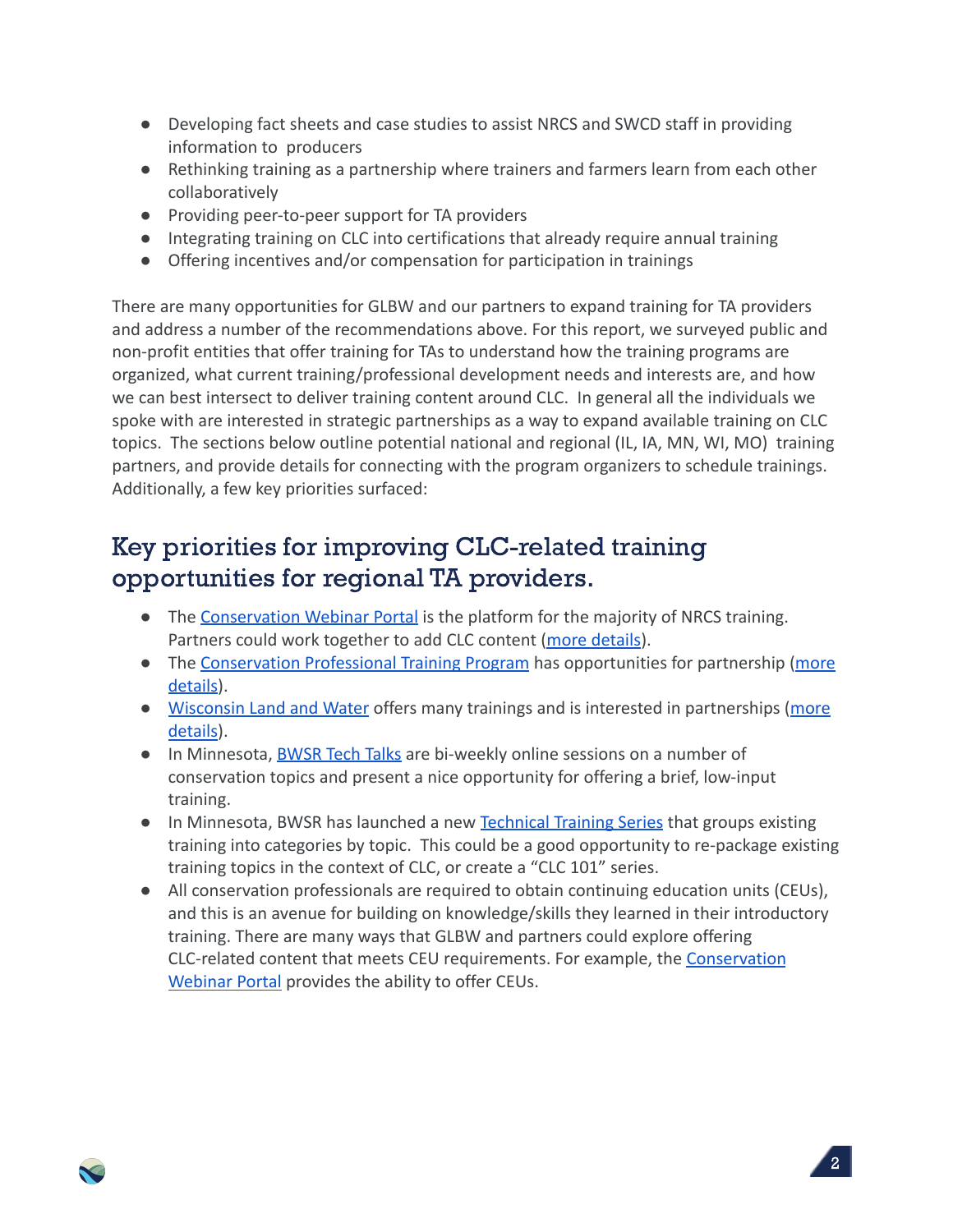# Specific CLC topics of interest for training

In order to assess the interest level in various CLC topics among the organizations providing training, we asked our survey respondents to review a list of 16 topics and indicate those of most interest to their organizations. The 8 topics bolded below were the most commonly selected, and this list could be useful in aligning training content with the highest demand topics.

- **● Agroforestry**
- Perennial biomass
- Perennial grains
- **● Perennial forage and grazing**
- **● Cover crops**
- **● Winter annuals and rotations**
- Emerging winter annual oilseeds (incl. camelina, pennycress)
- **● Farmer adoption and behavior change**
- Market opportunities for CLC crops and cropping systems
- **● Impacts of CLC on farm economics/profit**
- **● Soil, water and climate benefits of CLC crops and cropping systems**
- Community benefits of CLC
- Impacts of CLC on municipal water infrastructure
- Accessing resources through cross-agency and cross-sector support for CLC
- Building trusting relationships with farmers and farm communities
- **● On-farm training and farmer mentorships**

Though these topics are all encompassed under the term "Continuous Living Cover", we recognize that not everyone utilizes this language and framework when thinking about conservation practices. For example, the NRCS resource, "[Unlock the Secrets in the Soil](https://www.nrcs.usda.gov/Internet/FSE_DOCUMENTS/stelprdb1082147.pdf)", includes language about keeping the soil covered, and keeping plants growing year round to protect soil health, but they do not refer to CLC. **We can leverage this alignment and elevate the concept of CLC to improve training on these practices, and expand understanding of CLC systems. GLBW and partners should consider developing a "CLC 101" training module that could be offered via many of the platforms and organizations outlined in this report.**

GLBW is working with partners to explore which of these opportunities to pursue. If you're interested in working with us to offer CLC-related training contact Aaron Reser [areser@umn.edu](mailto:areser@umn.edu)

We also encourage partners to use this guide to pursue opportunities independently, with the shared goal of improving the ability of technical assistance providers to deliver CLC-related farmer support. If you would like additional information about any of the contacts or programs below, please feel free to reach out to us.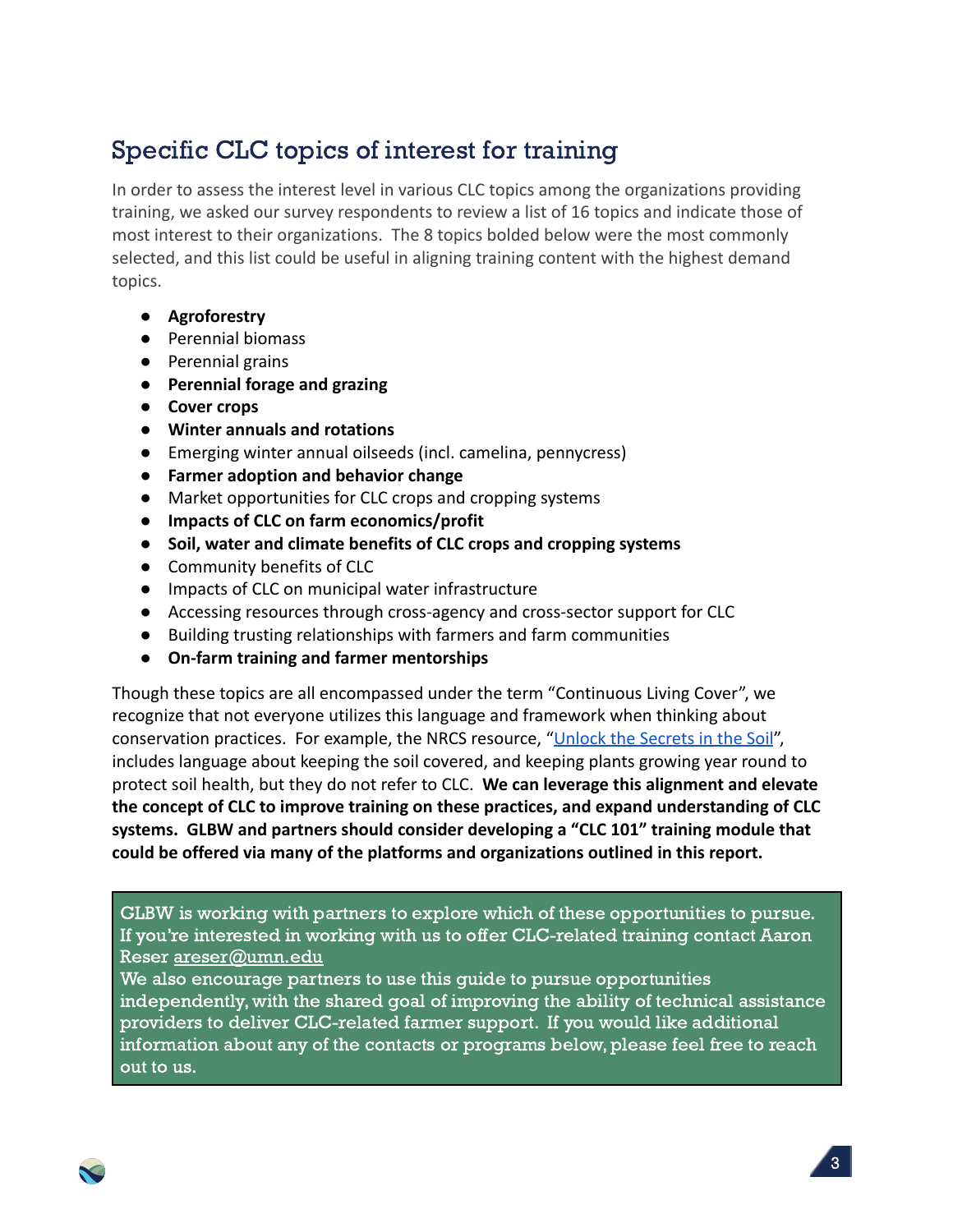In addition to reaching state agency staff with increased CLC-related training so they're better able to provide support to farmers, GLBW is also engaged in strategic discussions regarding the prioritization of, and funding for CLC at State and National levels. For example, advocating for introducing CLC in core competency training modules required for all new staff, and working with state technical committee partners to advocate for additional CLC practices to be added to soil health initiatives and funding pool.

### Contact Information and Details for Training Providers

All contacts have been added with permission.

### <span id="page-3-0"></span>National Training Providers

NRCS uses the **Conservation Webinar Portal** to provide content including: Live Webinars: <https://conservationwebinars.net/upcoming-webinars-1> On Demand Webinars: <https://conservationwebinars.net/previous-webinars>

How to add a webinar: Conservation Webinars Portal at [https://conservationwebinars.net](https://conservationwebinars.net/)

#### **Technical Service Provider Network**, <https://www.technicalserviceprovidernetwork.org>

<span id="page-3-1"></span>**Conservation Professional Training Program (CPTP)** [Conservation Professional Training Program,](https://conservationprotraining.org) UW Extension, Contact: **Kevin Erb,** Program Director [kevin.erb@wisc.edu](mailto:kevin.erb@wisc.edu), 920-391-4652

The Conservation Professional Training Program is a program of UW–Madison Division of Extension providing conservation training courses to help conservation professionals deliver smarter solutions to farmers and rural landowners.

Training event calendar here: <https://conservationprotraining.org/events/> Online trainings here: <https://conservationprotraining.org/upcoming-trainings/>

#### *Notes:*

Whether internal or through partnerships, CPTP already has training in a number of CLC-related topics (Agroforestry, Perennial Forage and Grazing, Cover Crops, Farmer Adoption/Behavior Change, Risk Management, Impacts of CLC on Farm Process/Economics, Impacts of CLC on Municipal Water Infrastructure). CPTP is interested in partnerships to expand training on CLC. Proposed trainings are forwarded to SITCOM, the [State Interagency Committee](https://wisconsinlandwater.org/our-work/conservation-training/sitcom) (SITCOM). Along with WI Land+Water and partners, they develop an annual SITCOM training work plan along with the Area Training Committees (AITCOMs) who develop annual training catalogs.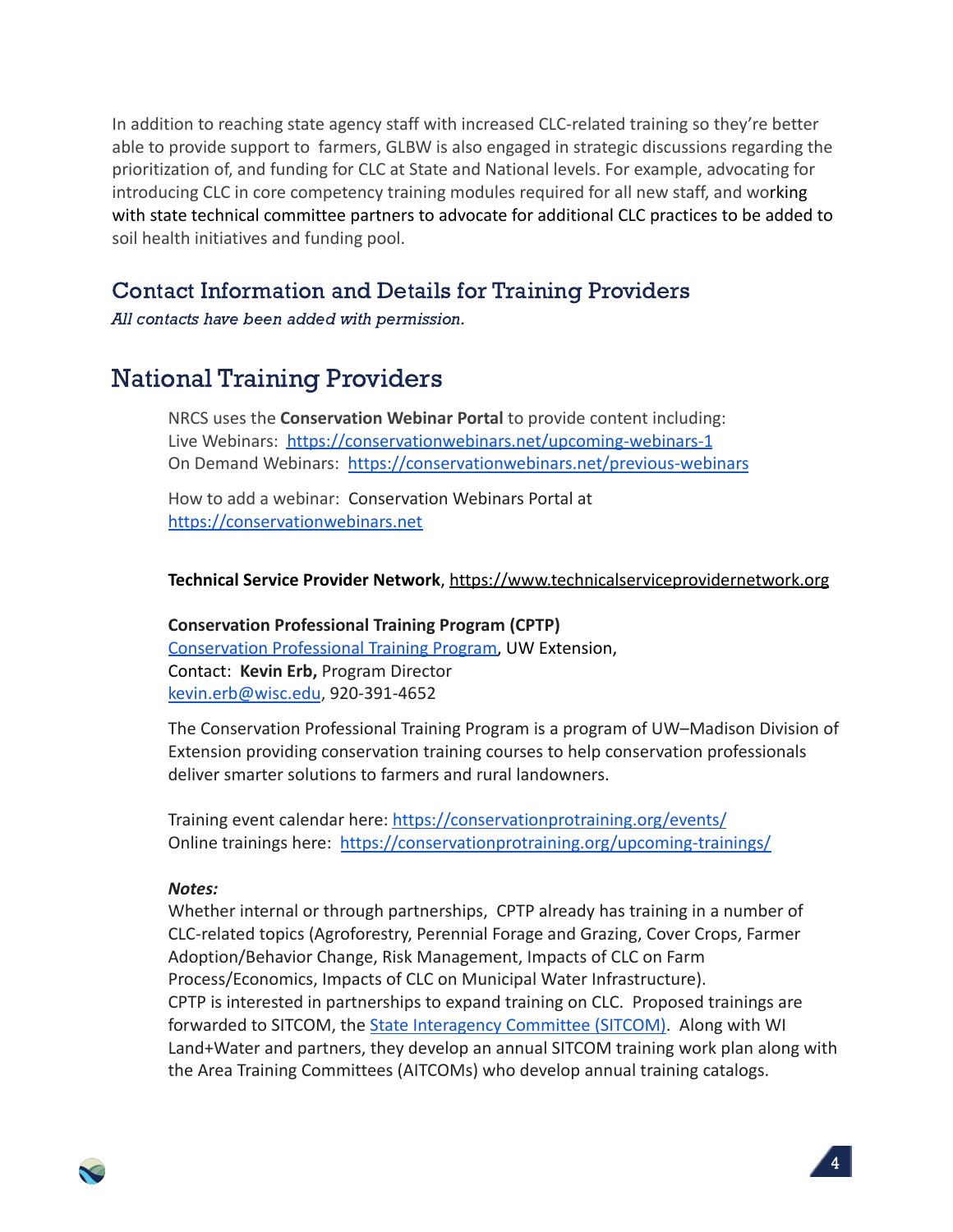### State Specific Training Providers

#### Illinois

Training provided through **NRCS** Contact: **George Henshaw**, NRCS State Resource Conservationist 217-353-6640, george.henshaw@usda.gov

#### *Notes:*

Soil Health and Sustainability is one Core Course all NRCS-certified planners must take. This is a 2.5-3 day course offered through the NRCS AgLearn platform.

Illinois is divided into 4 regions/areas with specific Area Staff. Areas/regions provide training as needed for their staff based on individual needs, and training may be scheduled weekly, monthly, etc.

Any proposed training should be discussed at the state level with the contact mentioned above. Illinois staff request that training organized and conducted for NRCS and partner employees be organized and developed in consultation with NRCS, with potential use of NRCS staff and partners to provide the training. NRCS does currently work with partners to deliver training and wants to continue building partner relationships.

The **Association of Illinois Soil and Water Conservation Districts** hosts an annual conference. 2022 Conference dates are July 17-19 but the website is not updated yet: http://www.aiswcd.org/annual-meeting/ Contact: **Grant Hammer** 217.494.4240, [grant.hammer@aiswcd.org](mailto:grant.hammer@aiswcd.org)

#### Iowa

Training provided through **NRCS**.

Contact: **Donald Carrington** NRCS TSP Coordinator 515.323.2615, [donald.carrington@usda.gov](mailto:donald.carrington@usda.gov)

#### *Notes:*

We located this contact, but have not spoken directly with them.

Continuing education is provided through Conservation Webinar Portal. Training is delivered by **internal** staff and public sector partners.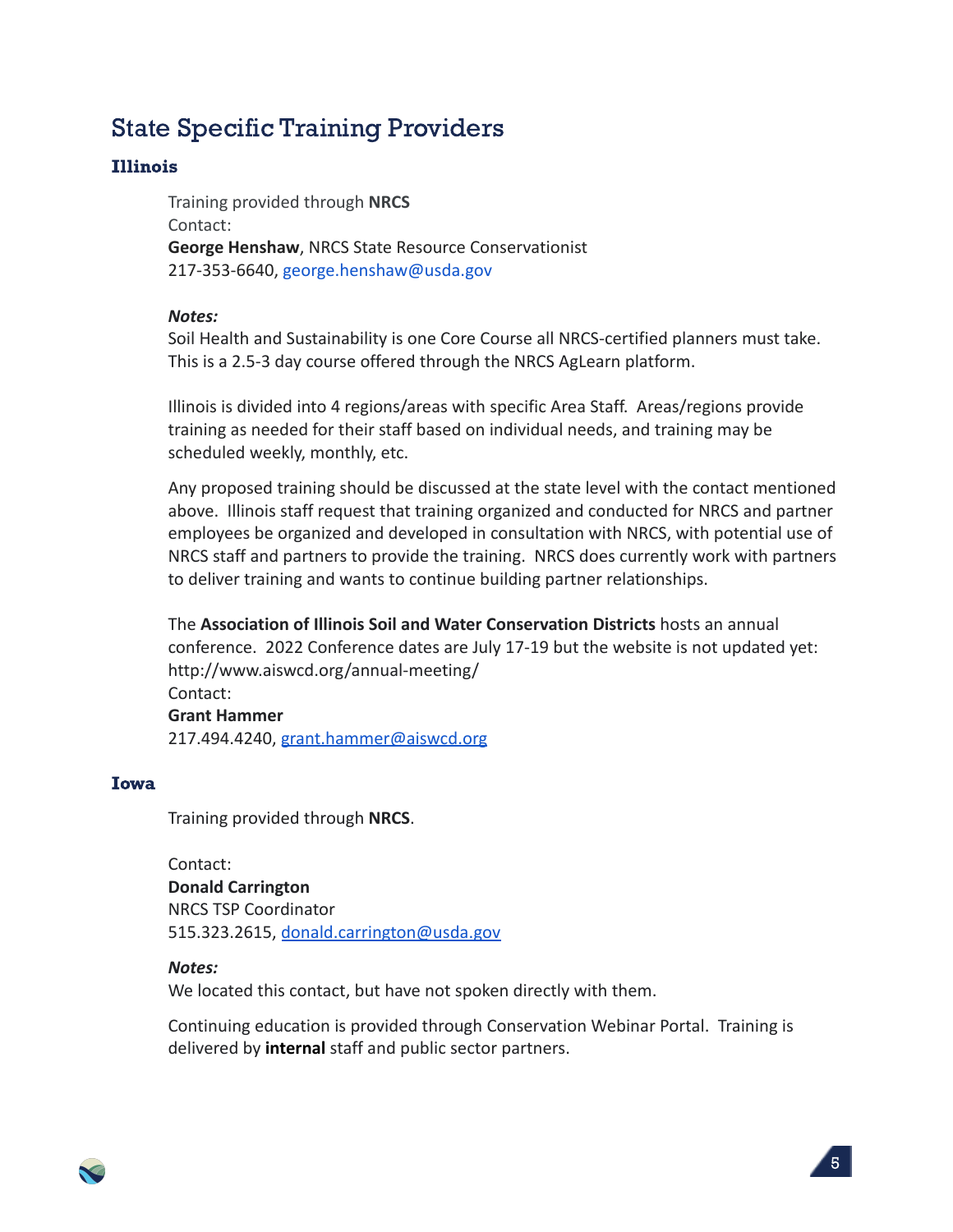#### Missouri

*Notes:* We are aware that Missouri has some interesting projects within NRCS, and have contacted them for details. We will update as more information is available.

#### Wisconsin

Training provided through **NRCS**, other entities. Contacts: **Adam Abel**, NRCS State Grazing Specialist [adam.abel@usda.gov](mailto:adam.abel@usda.gov), 715-467-1037

**Holly Giombi**, NRCS TSP Coordinator and the Resource Conservationist [holly.giombi@usda.gov](mailto:holly.giombi@usda.gov)

#### *Notes:*

Training schedule for 2022 is still being finalized.

In addition to annual training, other training offered as needed, and may move to a quarterly schedule. Also offer on-demand training through **Ag Learn**.

Need 30 days to 6 months to get a training scheduled, especially during the growing season.

In discussion about a CEU training schedule but does not exist at this time.

#### **Other Entities Providing Training in WI:**

<span id="page-5-0"></span>Wisconsin doesn't have Soil & Water Conservation Districts like other states do, but the **Wisconsin Land and Water** organization is a great training resource.

Contact: **Penny Pohle**, Wisconsin Land and Water Conservation Training and Membership Services Manager Penny@wisconsinlandwater.org

Training schedule published here: <https://wisconsinlandwater.org/events> and on-demand trainings here: <https://wisconsinlandwater.org/members-hub/on-demand-training>

Annual Conference: <https://wisconsinlandwater.org/conservation/annual-conference>

Wisconsin Land and Water and many other partners comprise **SITCOM (The State Interagency Training Committee)**, a partnership effort with a mission of maintaining and strengthening a statewide team of well-trained conservation professionals in WI.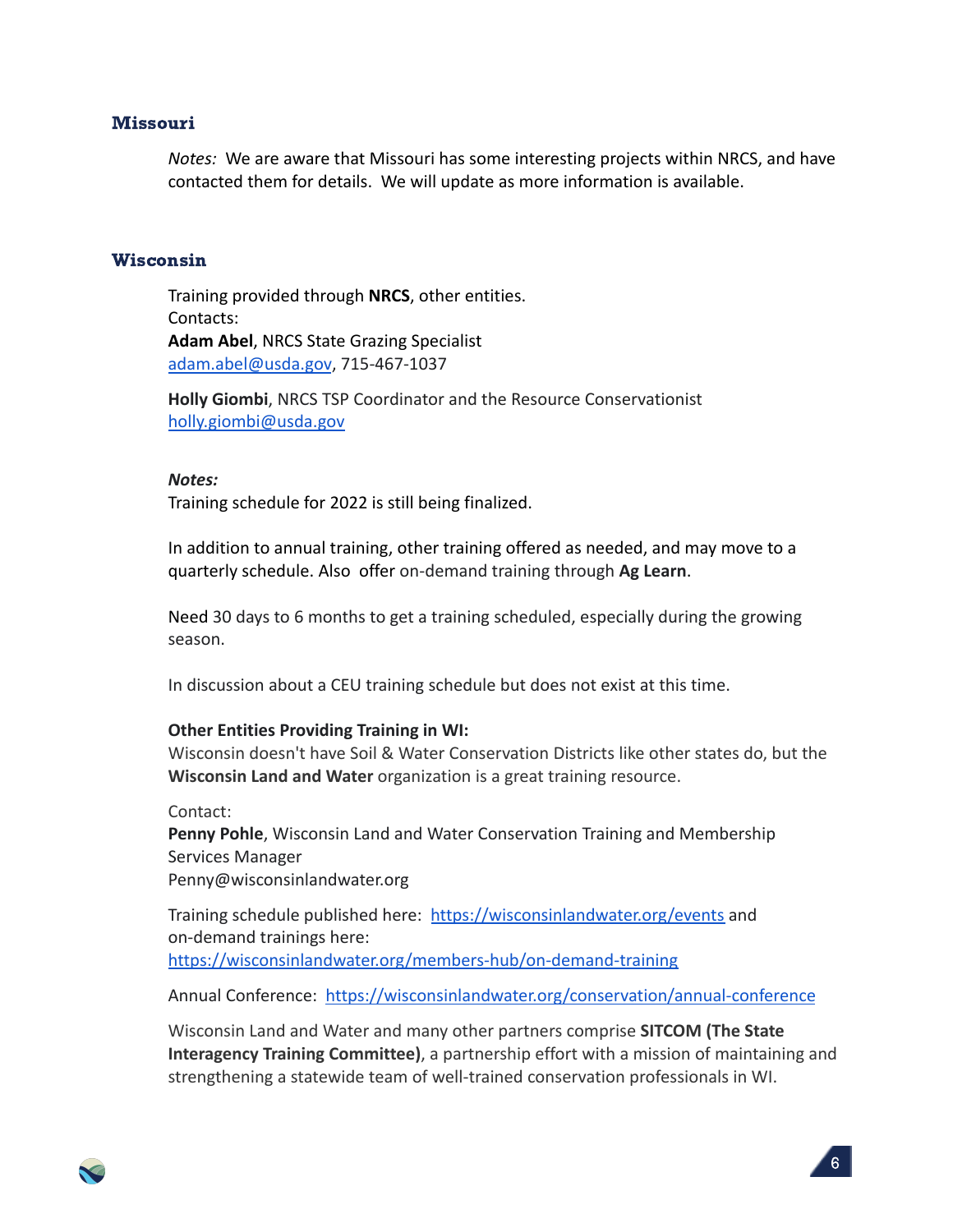Bi-weekly State Interagency Committee (SITCOM) Training E-newsletter: <https://wisconsinlandwater.org/our-work/conservation-training/sitcom>

#### *Notes:*

Training offered monthly, or more frequently. Currently all training is online.

Twice annual Conservation Partnership Training. Resources provided here: <https://wisconsinlandwater.org/members-hub/county-staff>

No continuing education schedule published yet.

Recently hired a new position, Wisconsin Land and Water Statewide Training Coordinator: Michael Hook [michael@wisconsinlandwater.org](mailto:michael@wisconsinlandwater.org)

Need at least one week for webinar hosting (includes registration, setup, promotion). Ideally prefer longer lead time to promote.

#### **Wisconsin Women in Conservation Educator Network**

Launched in October 2021, the new WiWiC Conservation Educator Network has a goal of connecting and amplifying connection opportunities for conservation educators in the state of WI. Recap of first meeting [here](https://www.wiwic.org/post/wiwic-educator-network-launch-recap-and-resources?utm_campaign=194baafa-0129-420c-ba55-c03940ff2ed2&utm_source=so&utm_medium=mail&cid=5620725a-62df-44a9-9707-c4e38ad5dfe4).

#### **Minnesota**

Training provided through **NRCS** USDA Online Training Library and partnership with **BWSR** (Board of Water and Soil Resources).

Contacts:

#### **Shannon Carpenter**

NRCS State Water Quality Specialist, State Technical Service Provider Coordinator 651-602-7935, [shannon.carpenter@usda.gov](mailto:shannon.carpenter@usda.gov)

#### **Jon Sellnow**

BWSR Technical Training and Certification Program Coordinator 218-340-3521, [jon.sellnow@state.mn.us](mailto:jon.sellnow@state.mn.us)

BWSR operates the Technical Training and Certification (TTCP) program, <http://bwsr.state.mn.us/technical-training-and-certification-program> and publishes a training calendar, <http://bwsr.state.mn.us/training-calendar>

Bi-Weekly Tech Talks, <https://bwsr.state.mn.us/tech-talks> are a potential entry point for partners to provide training on CLC practices.